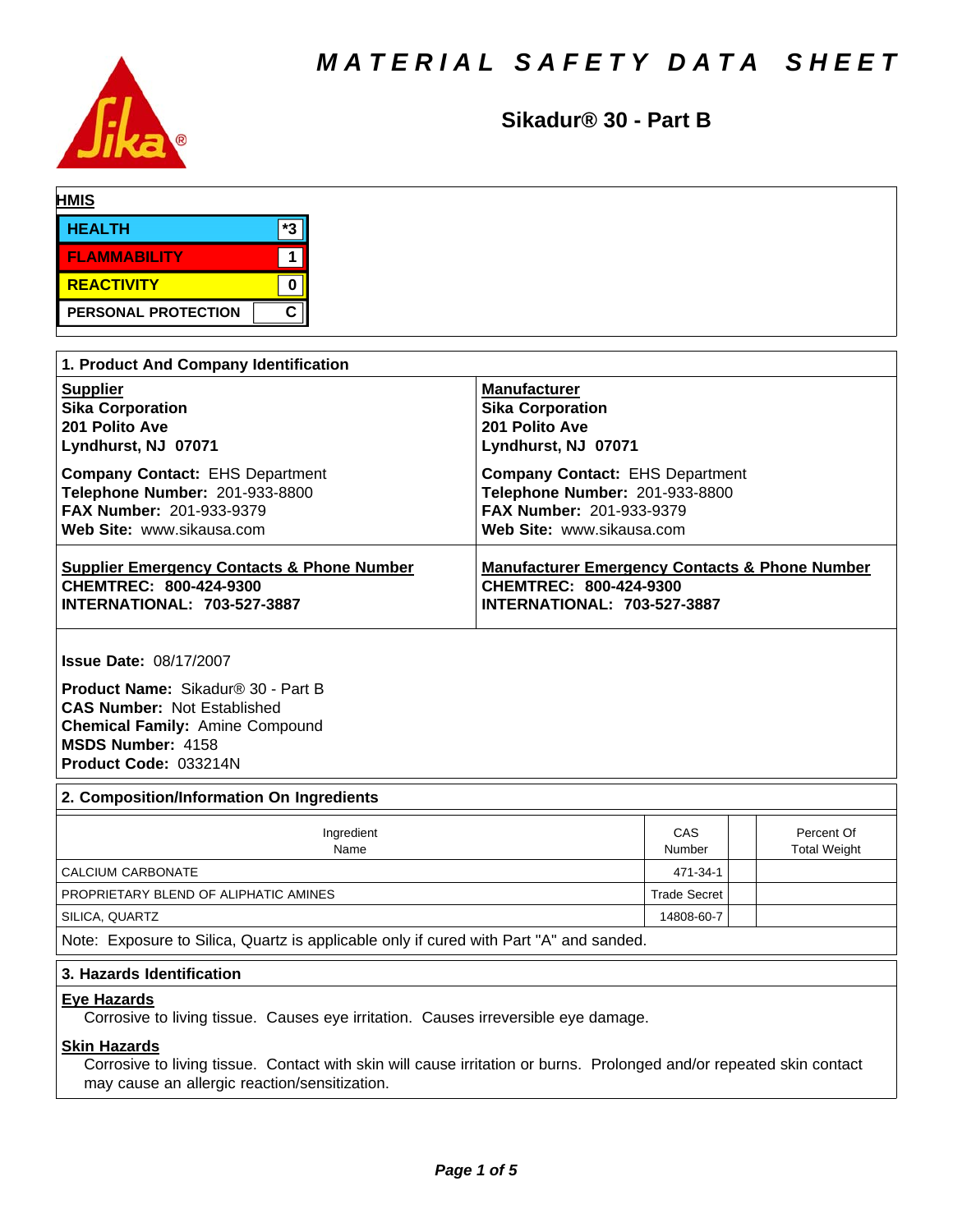# **Sikadur® 30 - Part B**

# **3. Hazards Identification - Continued**

#### **Ingestion Hazards**

Harmful if swallowed.

# **Inhalation Hazards**

Causes respiratory tract irritation.

# **4.First AidMeasures**

#### **Eye**

In case of contact, hold eyelids apart and immediately flush eyes with plenty of tepid water for at least 15 minutes. Get medical attention immediately if irritation develops and persists.

#### **Skin**

In case of contact, immediately flush skin with soap and plenty of tepid water for at least 15 minutes. Get medical attention immediately if irritation (redness, rash, blistering) develops and persists.

# **Ingestion**

If swallowed, do not induce vomiting unless directed to do so by medical personnel.

#### **Inhalation**

Remove to fresh air. If not breathing, give artificial respiration.

# **5. Fire Fighting Measures**

**Flash Point:** >200 °F **Autoignition Point:** N/AV°F **Lower Explosive Limit:** N/AV **Upper Explosive Limit:** N/AV

# **Fire And Explosion Hazards**

Exposure to heat builds up pressure in closed containers.

#### **Extinguishing Media**

In case of fire, use water spray (fog) foam, dry chemical, or CO2.

#### **Fire Fighting Instructions**

In the event of a fire, firefighters should wear full protective clothing and NIOSH-approved self-contained breathing apparatus with a full facepiece operated in the pressure demand or other positive pressure mode.

#### **6. Accidental Release Measures**

Avoid release to the environment. Use appropriate Personal Protective Equipment (PPE). Contain spill and collect with absorbent material and transfer into suitable containers. Do not flush to sewer or allow to enter waterways. Ventilate enclosed area.

# **7. Handling And Storage**

# **Handling And Storage Precautions**

Keep containers tightly closed. Keep out of reach of children.

#### **Work/Hygienic Practices**

Wash thoroughly with soap and water after handling.

#### **8. Exposure Controls/Personal Protection**

# **Engineering Controls**

Use with adequate general and local exhaust ventilation. Refer to the current edition of "Industrial Ventilation: A Manual of Recommended Practice" published by the American Conference of Governmental Industrial Hygienists for information on the design, installation, use, and maintenance of exhaust systems.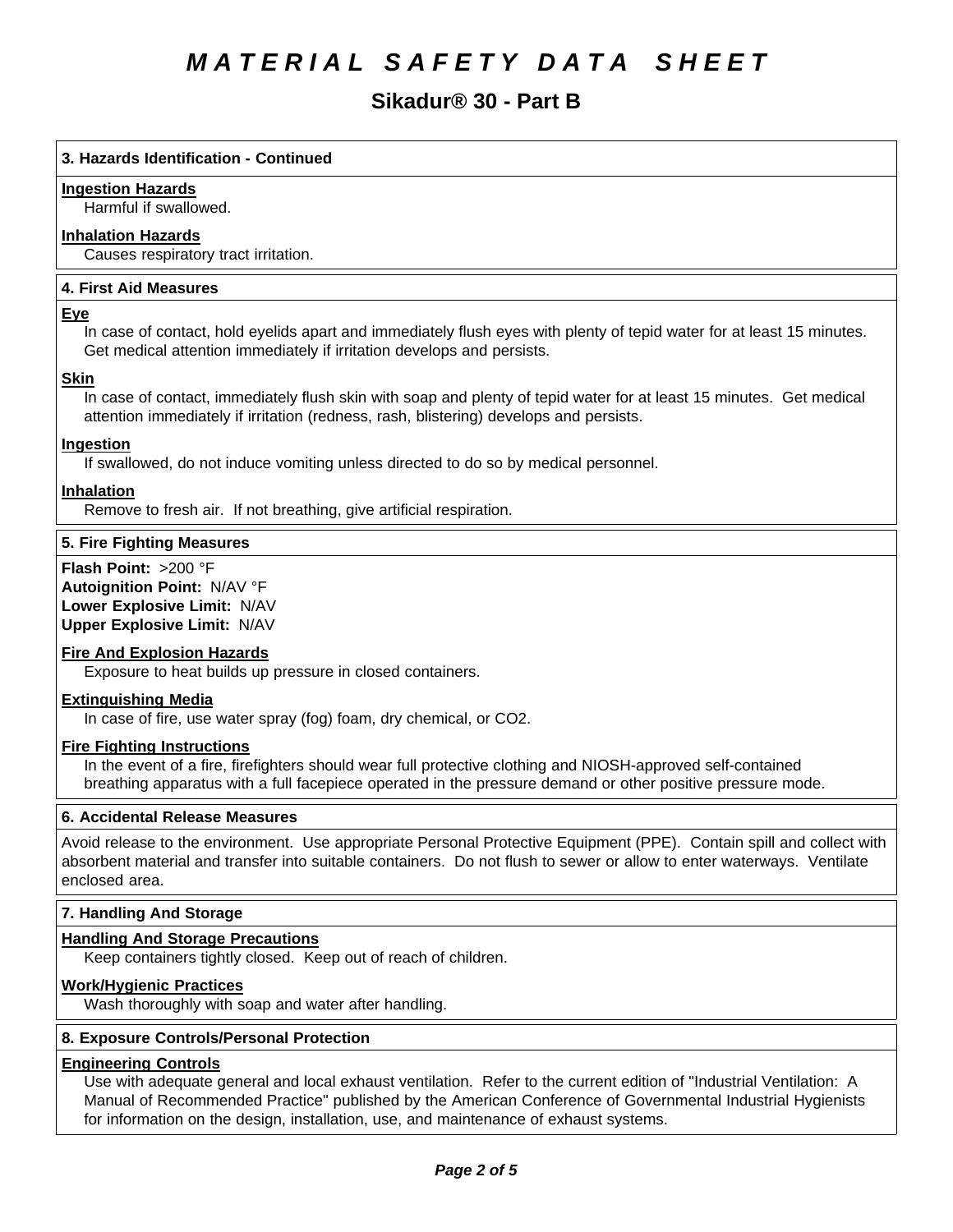# **Sikadur® 30 - Part B**

# **8. Exposure Controls/Personal Protection - Continued**

#### **Eye/Face Protection**

Safety glasses with side shields or goggles.

#### **Skin Protection**

Chemical-resistant gloves. Lab coat or other work clothing to prevent skin exposure (Long sleeve shirt and long pants). Launder before reuse.

#### **Respiratory Protection**

A respirator protection program that meets 29 CFR 1910.134 requirement must be followed whenever workplace conditions warrant a respirator's use. In areas where the Permissible Exposure Limtis are exceeded, use a properly fitted NIOSH-approved respirator.

# **Other/General Protection**

# **Ingredient(s) - Exposure Limits**

CALCIUM CARBONATE ACGIH TLV-TWA10 mg/m3 OSHA PEL-TWA 15 mg/m3 OSHA PEL-TWA 5 mg/m3 SILICA, QUARTZ ACGIH TLV-TWA 0.05 mg/m3(Notice of Intended Change) ACGIH TLV-TWA 0.025 mg/m3 (Proposed) OSHA PEL-TWA 30/%SiO2+2 mg/m3 OSHA PEL-TWA 10/%SiO2+2 mg/m3 OSHA PEL-TWA 250/%SiO+5 mppcf

# **9. Physical And Chemical Properties**

# **Appearance**

Gray paste

#### **Odor**

Amine Odor

**Chemical Type:** Mixture **Physical State:** Liquid **Melting Point:** N/AV°F **Boiling Point:** N/AV°F **Specific Gravity:** 1.96 **Percent Volatiles:** N/AV **Packing Density:** N/AV **Vapor Pressure:** N/AV **Vapor Density: > Air Solubility: N/AV Evaporation Rate:** Slower than ether VOC Content (A+B): < 30 grams/liter

# **10. Stability And Reactivity**

**Stability: Stable Hazardous Polymerization: Will Not Occur** 

# **Conditions To Avoid (Stability)**

Exotherm when curing in mass.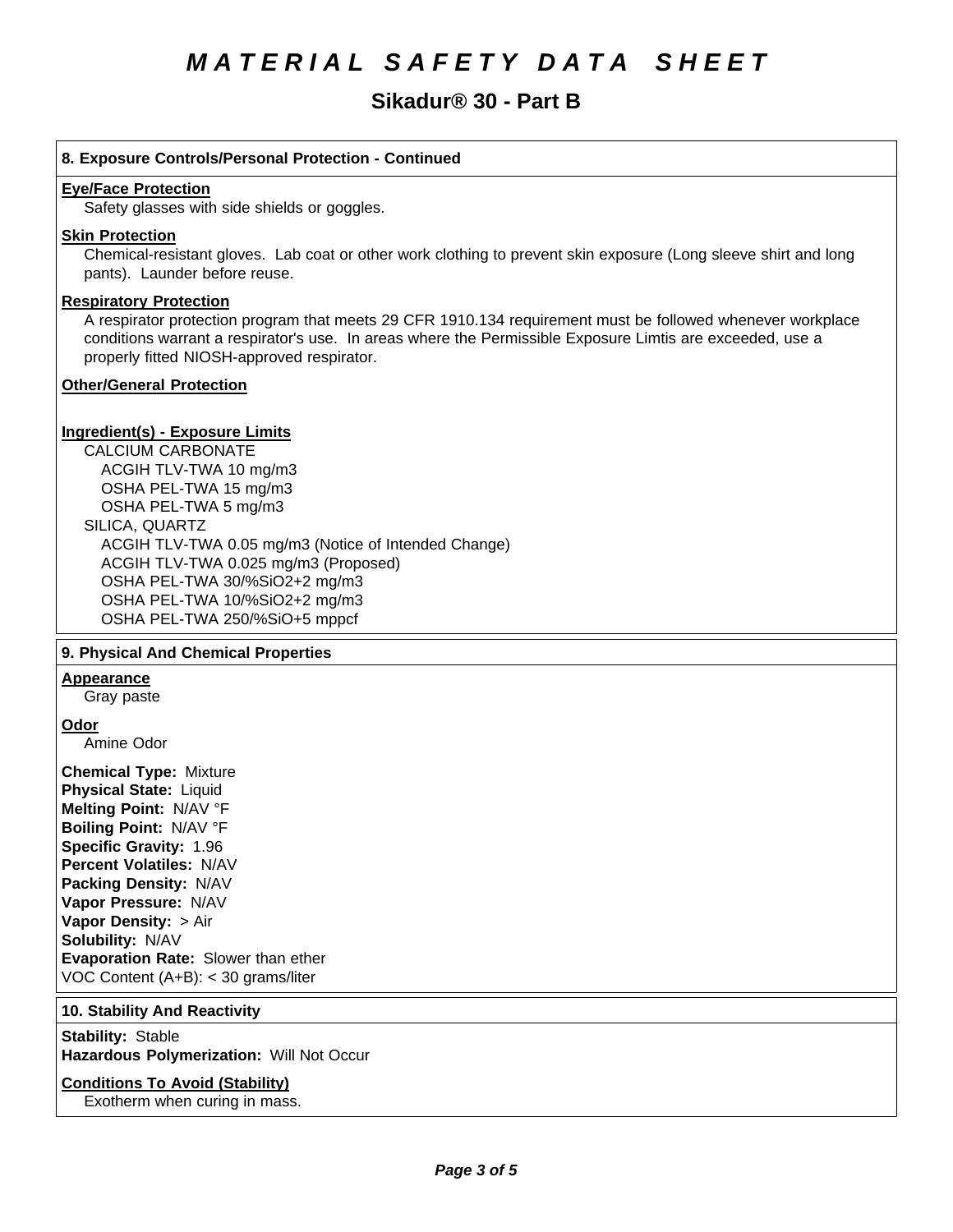# **Sikadur® 30 - Part B**

# **10. Stability And Reactivity - Continued**

#### **Incompatible Materials**

Strong Acids and Oxidizing Agents.

#### **Hazardous Decomposition Products**

Nitrogen Oxides, CO, CO2

#### **Conditions To Avoid (Polymerization)**

Exotherm when curing in mass.

#### **11. Toxicological Information**

# **Conditions Aggravated By Exposure**

Eye disease, skin disorders and allergies, chronic respiratory conditions.

# **Ingredient(s) - Carginogenicity**

SILICA, QUARTZ NTP - Listed On The National Toxicology Program Listed In The IARC Monographs

# **12. Ecological Information**

No Data Available...

#### **13. Disposal Considerations**

Dispose in accordance with applicable federal, state and local government regulations. Waste generators must determine whether a discarded material is classified as a hazardous waste. USEPA guidelines for the classification determination are listed in 40 CFR Parts 261.3. Additionally, waste generators must consult state and local hazardous waste regulations to ensure complete and accurate classification.

# **14. Transport Information**

# **Proper Shipping Name**

Corrosive Solid, Basic, Organic, NOS (Aliphatic Amines)

**Hazard Class**

8 PGII

#### **DOT Identification Number** UN3263

**DOT Shipping Label**

Corrosive

# **15. Regulatory Information**

# **U.S. Regulatory Information**

All ingredients of this product are listed or are excluded from listing under the U.S. Toxic Substances Control Act (TSCA) Chemical Substance Inventory.

# **SARA Hazard Classes**

Acute Health Hazard Chronic Health Hazard

# **SARA Section 313 Notification**

This product does not contain any ingredients regulated under Section 313 of the Emergency Planning and Community Right-To-Know Act of 1986 or 40 CFR 372.